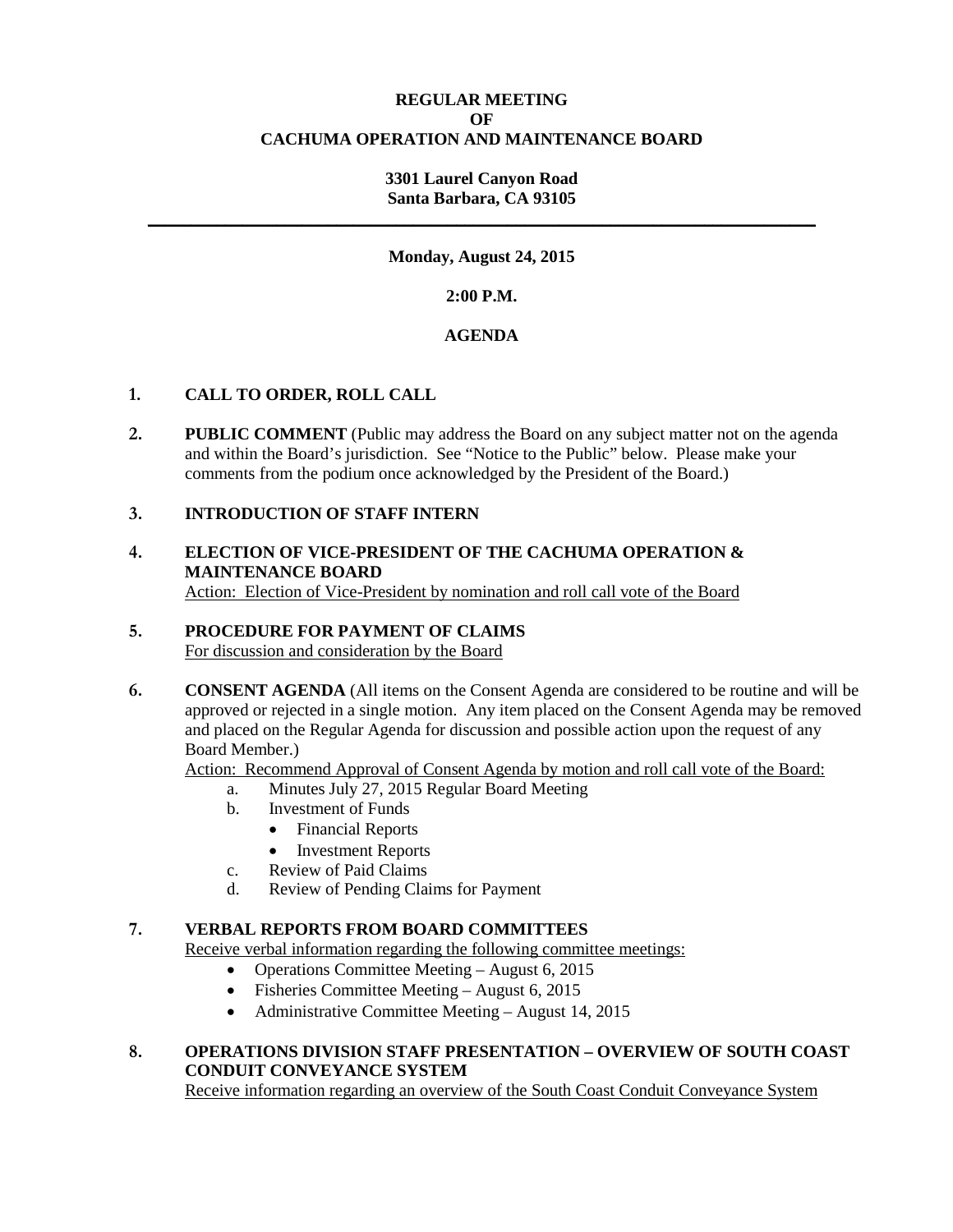**9. RESOLUTION NO. 608 – INCREASING PROJECT EXPENDITURE AND EXTENDING PROJECT EXPENDITURE DATE FOR THE EMERGENCY PUMPING FACILITIES PROJECT**

Action: Recommend approval by motion and roll call vote of the Board

- **10. CONTRACT WITH STATE OF CALIFORNIA CONSERVATION CORPS** Action: Recommend approval by motion and roll call vote of the Board
- **11. MEMORANDUM OF UNDERSTANDING WITH CAL FIRE CONSERVATION CAMP PROGRAM**

Action: Recommend approval by motion and roll call vote of the Board

# **12. FISH PASSAGE IMPROVEMENT PROJECT – QUIOTA CREEK, CROSSING 3**

Action: Recommend approval by motion and roll call vote of the Board

- a. Execution of Purchase Order for Contech Engineered Solutions, LLC
- b. Payment of Encroachment Permit fees
- c. Commencement of Bidding Process for Project Construction
- d. Execution of Construction Contract with the Lowest Responsive and Responsible Bidder

## **13. INTERIM GENERAL MANAGER'S REPORT**

Receive information from the Interim General Manager on topics pertaining to COMB, including but not limited to the following:

- Board Administration
- Personnel
- Financial
- Operations Division
- Fisheries Division

## **14. OPERATIONS DIVISION REPORT**

Receive information regarding Operations Division activities, including but not limited to the following:

- Lake Cachuma Operations
- Operation and Maintenance Activities

## **15. FISHERIES DIVISION REPORT**

Receive information regarding Fisheries Division activities, including but not limited to the following:

- LSYR Steelhead Monitoring Elements
- Tributary Project Updates
- Surcharge Water Accounting
- Reporting/Outreach/Training

## **16. PROGRESS REPORT ON LAKE CACHUMA OAK TREE PROGRAM**

Receive information regarding the Lake Cachuma Oak Tree Program including but not limited to the following:

• Maintenance and Monitoring

## **17. MONTHLY CACHUMA WATER REPORTS**

Receive information regarding the Cachuma Project, including but not limited to the following:

- Cachuma Water Reports
- Cachuma Reservoir Current Conditions
- Lake Cachuma Quagga Survey